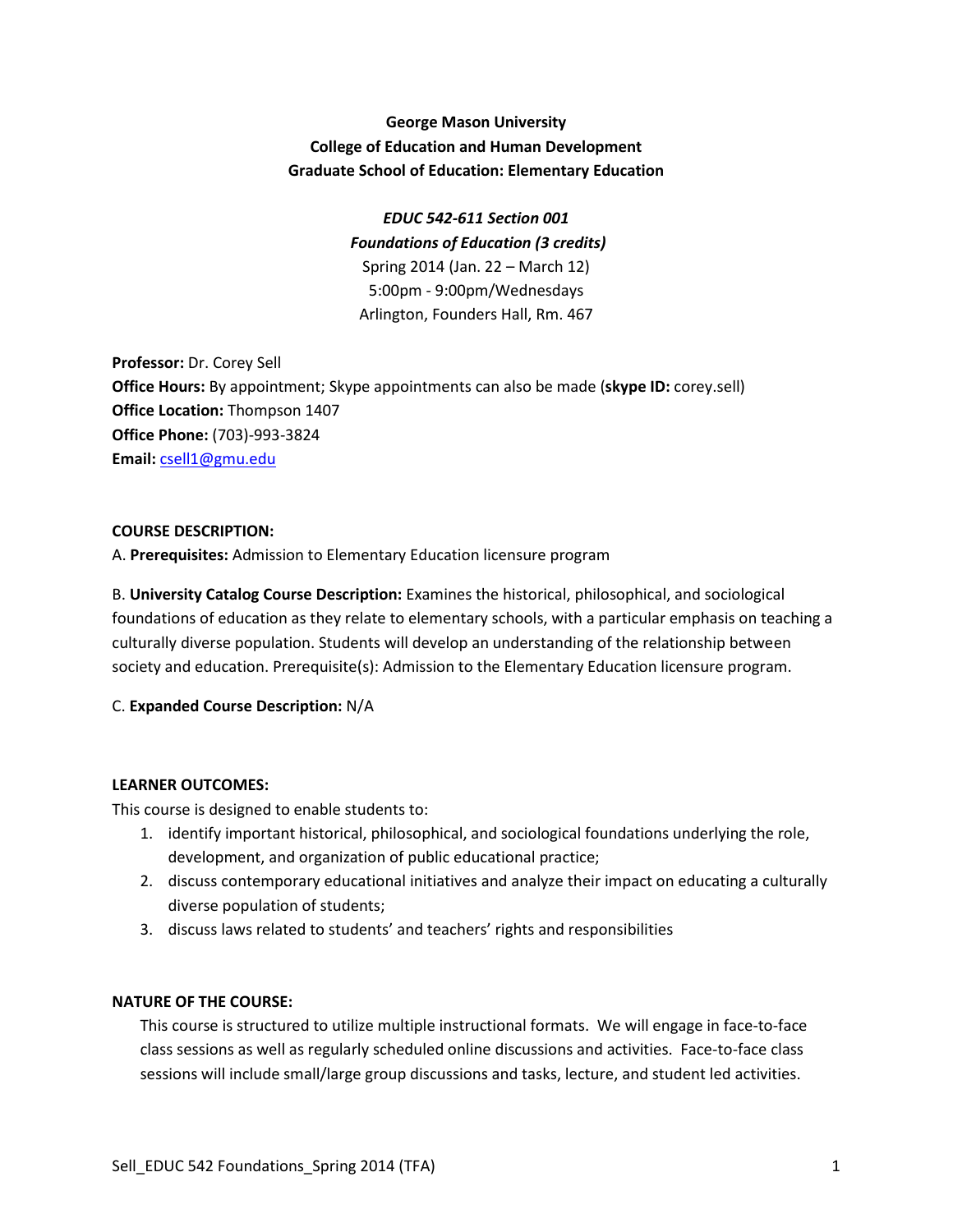## **PROFESSIONAL STANDARDS:**

# **National Council for Accreditation of Teacher Education Program Standards for Elementary Teacher Preparation (NCATE)**

- 1. Candidates use their knowledge and understanding of individual and group motivation and behavior among students at the K-6 level to foster active engagement in learning, self motivation, and positive social interaction and to create supportive learning environment.
- 2. Candidates use their knowledge and understanding of effective verbal, nonverbal, and media communication techniques to foster active inquiry, collaboration, and supportive interaction in the elementary classroom.
- 3. Candidates understand practices and behaviors that identify and develop the competence of a professional career teacher.

# **Association of Childhood Education International Standards (ACEI)**

- 3.2 Adaptation to diverse students—Candidates understand how elementary students differ in their development and approaches to learning, and create instructional opportunities that are adapted to diverse students.
- 5.1 Professional growth, reflections, and evaluation—Candidates are aware of and reflect on their practice in light of research on teaching, professional ethics, and resources available for professional learning; they continually evaluate the effects of their professional decisions and actions on students, families, and other professionals in the learning community and actively seek out opportunities to grow professionally.

## **The Interstate Teacher Assessment and Support Consortium Standards (InTASC)**

Standard 2: The teacher uses understanding of individual differences and diverse cultures and communities to ensure inclusive learning environments that enable each learner to meet high standards.

Standard 9: Professional Learning and Ethical Practice: The teacher engages in ongoing professional learning and uses evidence to continually evaluate his/her practice, particularly the effects of his/her choices and actions on others (learners, families, other professionals, and the community), and adapts practice to meet the needs of each learner.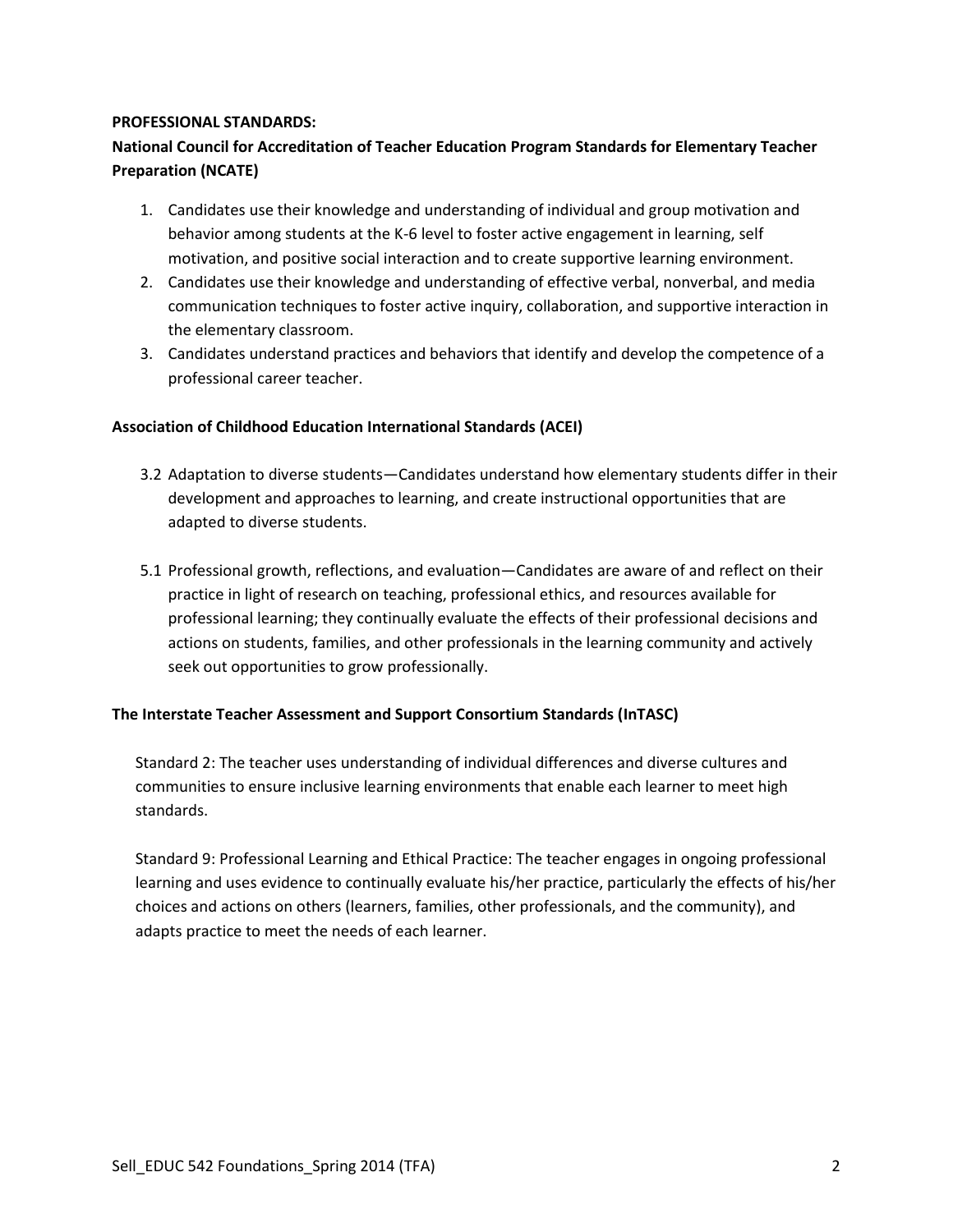## **8 VAC 20-25-30. Technology standards**

- A. Instructional personnel shall be able to demonstrate effective use of a computer system and utilize computer software.
- B. Instructional personnel shall be able to apply knowledge of terms associated with educational computing and technology.
- C. Instructional personnel shall be able to apply computer productivity tools for professional use.
- D. Instructional personnel shall be able to use electronic technologies to access and exchange information.

# **REQUIRED TEXTS:**

Spring, J. (2012). *American education* (16<sup>th</sup> ed.). New York, NY: McGraw-Hill.

## CHOOSE ONE:

- Delpit, L. D. (2006). *Other People's Children: Cultural conflict in the classroom.* New York, NY: New Press.
- Ladson-Billings, G. (2009). *The dream-keepers. Successful teachers of African American children.* (2<sup>nd</sup> ed.) San Francisco, CA: Jossey-Bass.

Additional selected readings will be posted on Blackboard.

## **COURSE REQUIREMENTS & ASSIGNMENTS:**

| Course<br><i><b>Outcomes</b></i> | <b>Requirements &amp; Assignments</b>  | <i>Points/Worth</i> | <b>Due Date</b>                                                                                |
|----------------------------------|----------------------------------------|---------------------|------------------------------------------------------------------------------------------------|
| 1, 2, 3                          | Work Habits                            | 16 points/ $20\%$   | On-going                                                                                       |
|                                  | <b>Education Autobiography Journal</b> | 30 Points/20%       | Jan. 22 (in class)<br>Jan. 31 (Friday)<br>Feb. 14 (Friday)<br>Feb. 28 (Friday)<br>(Blackboard) |
| 2                                | <b>Current Events News Story</b>       | 15 points/10%       | Jan. 31 (Friday)<br>(Class Wiki)                                                               |
| 1, 2                             | <b>Book Club</b>                       | 32 points/20%       | March 5 (Wed.)<br>(Blackboard)                                                                 |
| 1, 2, 3                          | <b>Reflective Practitioner Paper</b>   | 70 points/30%       | March 12 (Wed.)<br>(Taskstream AND<br>Blackboard)                                              |
| <b>TOTAL</b><br><b>POINTS</b>    |                                        | 163 points/100%     |                                                                                                |

\*Assignment descriptions follow. More detailed information will be given in class.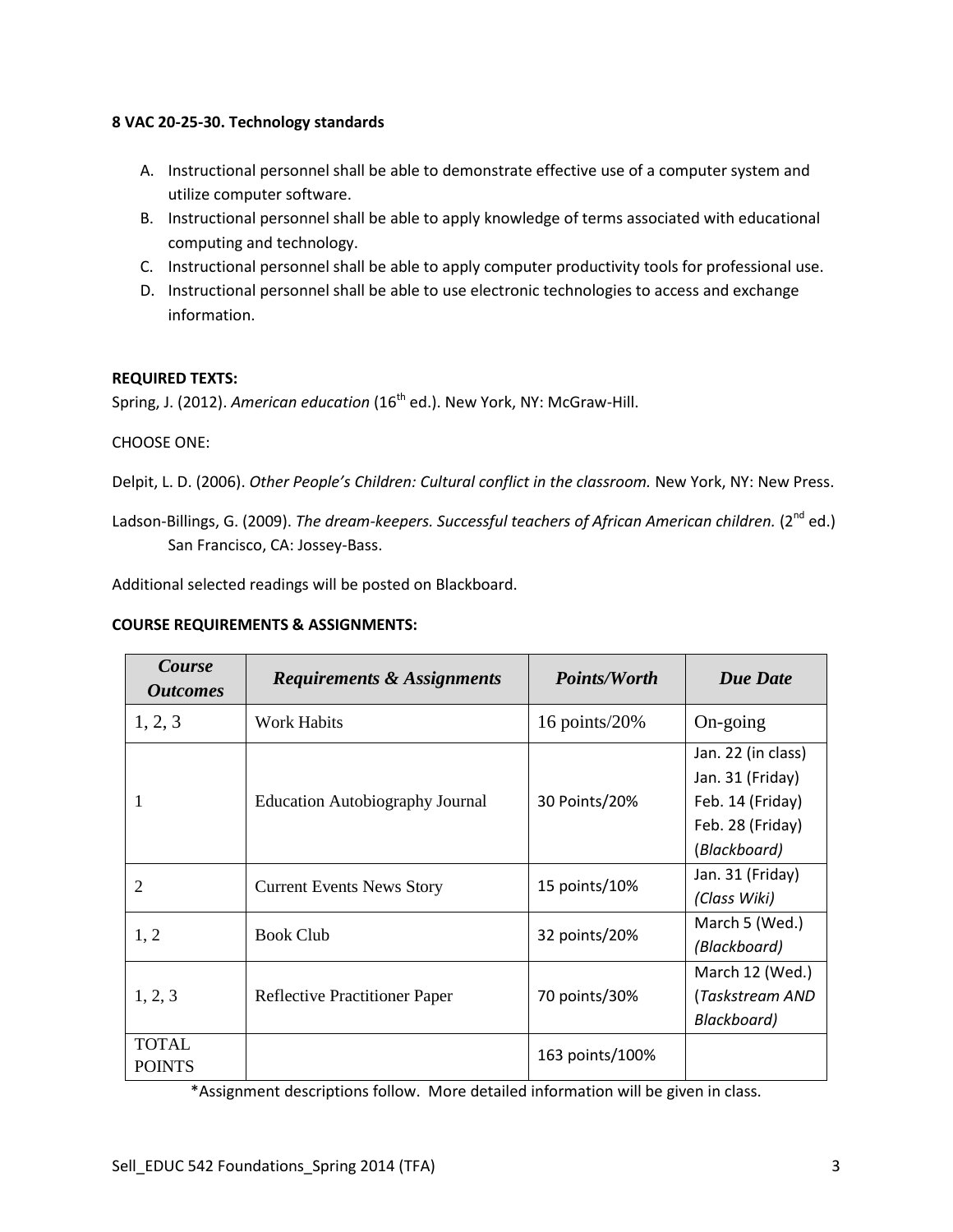## **1. Attendance Expectations**

This course operates with the assumption that knowledge is socially constructed and the most meaningful learning opportunities are those where you have the opportunity to offer and explore diverse perspectives with peers. To do this **it is expected that you attend all scheduled classes and synchronous online meetings** outlined within the syllabus. Absence from class on synchronous online meetings to observe a religious holiday, to serve jury duty, or to participate in required military service, and medical emergencies are exceptions to the above policy. If you anticipate being absent for any of these reasons, please make arrangements at least 48 hours in advance. In addition, **you are expected to be on time to class and synchronous online meetings** each week unless advance notice has been provided to the instructor.

#### **2. Online Presence Expectations**

This course will meet face-to-face and online in an alternating pattern beginning with a face-toface class on Jan. 22. It is expected that you will spend the same amount of time engaged in learning during our online meetings as during our face-to-face meetings. Therefore, I **expect you to access Blackboard** *at least* **twice per week**, especially during those weeks where we will engage in online instruction. In addition, you must be sure to access Blackboard for more than 60 minutes at a time in order to engage in the online instructional activities and readings. In addition, you should abide by ["the core rules of netiquette"](http://www.albion.com/netiquette/corerules.html) (Shea, 2004, p. 32) to ensure a safe and productive learning environment on Blackboard.

## **3. Timeliness Expectations**

It is expected that all class assignments will be submitted on time to the correct location; therefore, **late assignments will not receive full credit**. Assignments turned in late will receive an automatic deduction of one letter grade making the highest possible score equivalent to 80% (B). All assignments must be submitted by midnight (Eastern standard time) on the due date stated within the syllabus (see below) and should only be submitted via **Blackboard**—except for the Reflective Practitioner Paper (PBA) that should be submitted to **Taskstream** as well as Blackboard.

If you are unable to complete an assignment due to an emergency or difficult circumstance **48 hours prior notification** must be made with the instructor via email or in person. In situations that are deemed an emergency or a difficult circumstance, I will work with you to set a new submission date that will not be considered late.

Also, please note that only **one email reminder** will be sent from the instructor in an attempt to obtain an assignment if it was not turned in on time or you did not provide 48 hours prior notification that it would be late.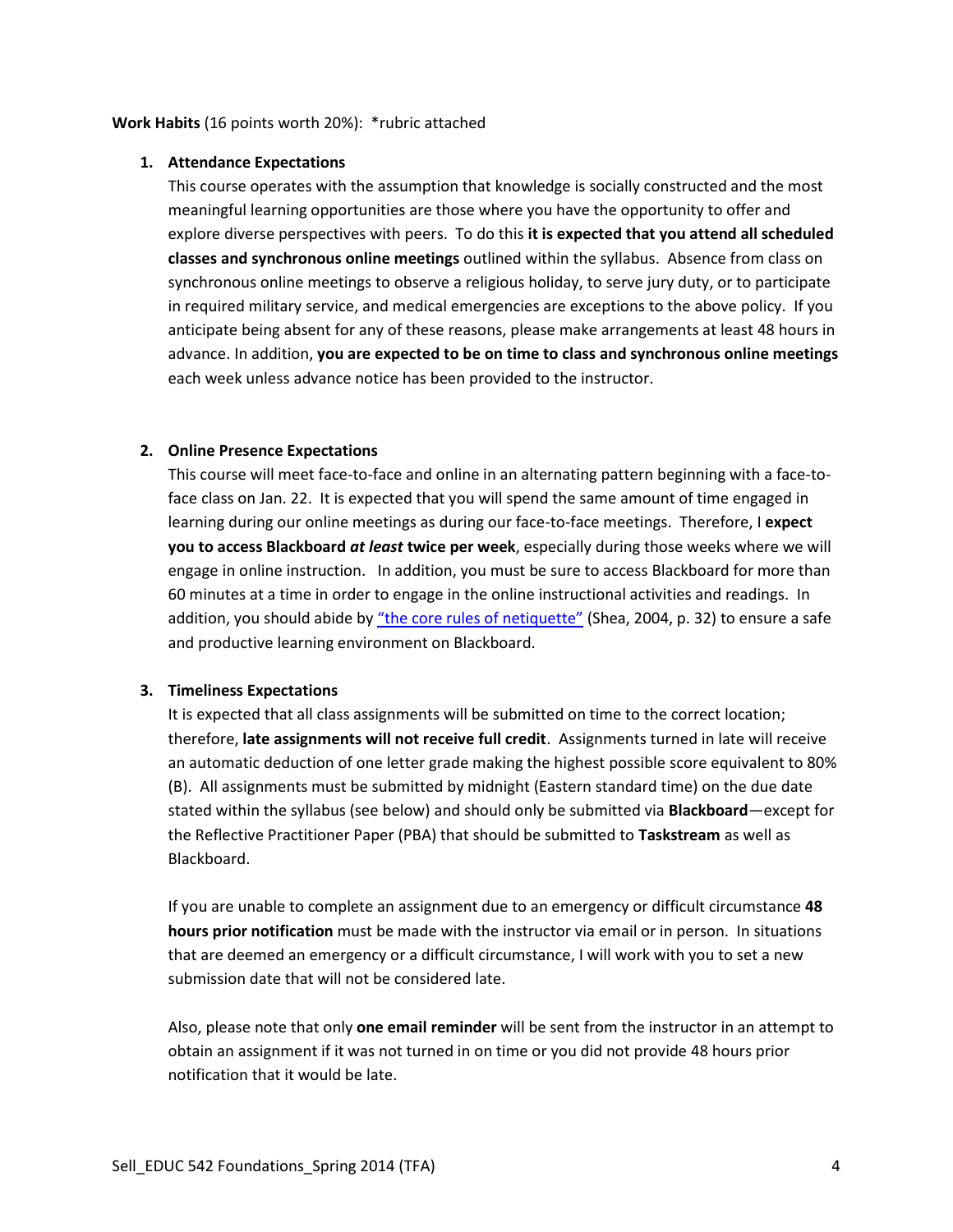## **4. Participation Expectations**

This course operates with the assumption that knowledge is socially constructed and the most meaningful learning opportunities are those where you have the opportunity to offer and explore diverse perspectives with peers; therefore, **you are expected to contribute to both class and online (asynchronous and synchronous) discussions and activities** as well as genuinely listen to peers as they do the same. In addition, **you are expected to be prepared for each class**, which means having completed all assigned readings and tasks for that class. Cell phones are for emergency use only and **it is expected that you will not use cell phones in class** for purposes such as texting, social media, or phone calls.

# **Education Autobiography Journal** (30 points worth 20%)**:**

For the Education Autobiography Journal, I am asking you to critically reflect on your educational experiences in PK-12 schools with regards to **goals, context, learning, teaching, and diversity**. As we cover the course material (i.e. the major philosophies, the organization, the goals, and the diversity of public schools), you will also be asked to apply your new knowledge to these personal, critical reflections on your educational experiences. Your Education Autobiography Journal will be evaluated on three criteria: (a) clarity of thought, (b) justification, (c) and depth and complexity of thought. The following questions are to be answered in order by the set date in parenthesis. **Submit each entry within the same journal on Blackboard and be sure to title each entry using the names below**.

- 1) **"Getting At My Beliefs"** *(1-2 pages; due Jan. 22 in class):*
	- a) What do you believe to be the **goal/s** of PK-12 public schools in the United States?,
	- b) What is **learning**? How do students learn? Do **culturally- and neuro-diverse students** learn differently?, and
	- c) What does "good" **teaching** entail?
- **2)** "**Where My Beliefs Come From"** *(1-2 pages; due Jan. 31 online)***:** 
	- a) Reread your first journal entry adding more details as needed.
	- b) How did you develop your beliefs on the goals of school; what learning is and how students learn; as well as what "good" teaching entail? What **learning experiences** did you have or **teaching performances** did you observe within PK-12 schools that helped form these beliefs?
- 3) **"My Beliefs Revised"** *(1-2 pages; due Feb. 14 online):* 
	- a) Where do your beliefs on learning and teaching **fit with the major educational philosophies** and theorists we learned in this course? Keep in mind that your beliefs may perfectly align with one philosophy or may be a combination of several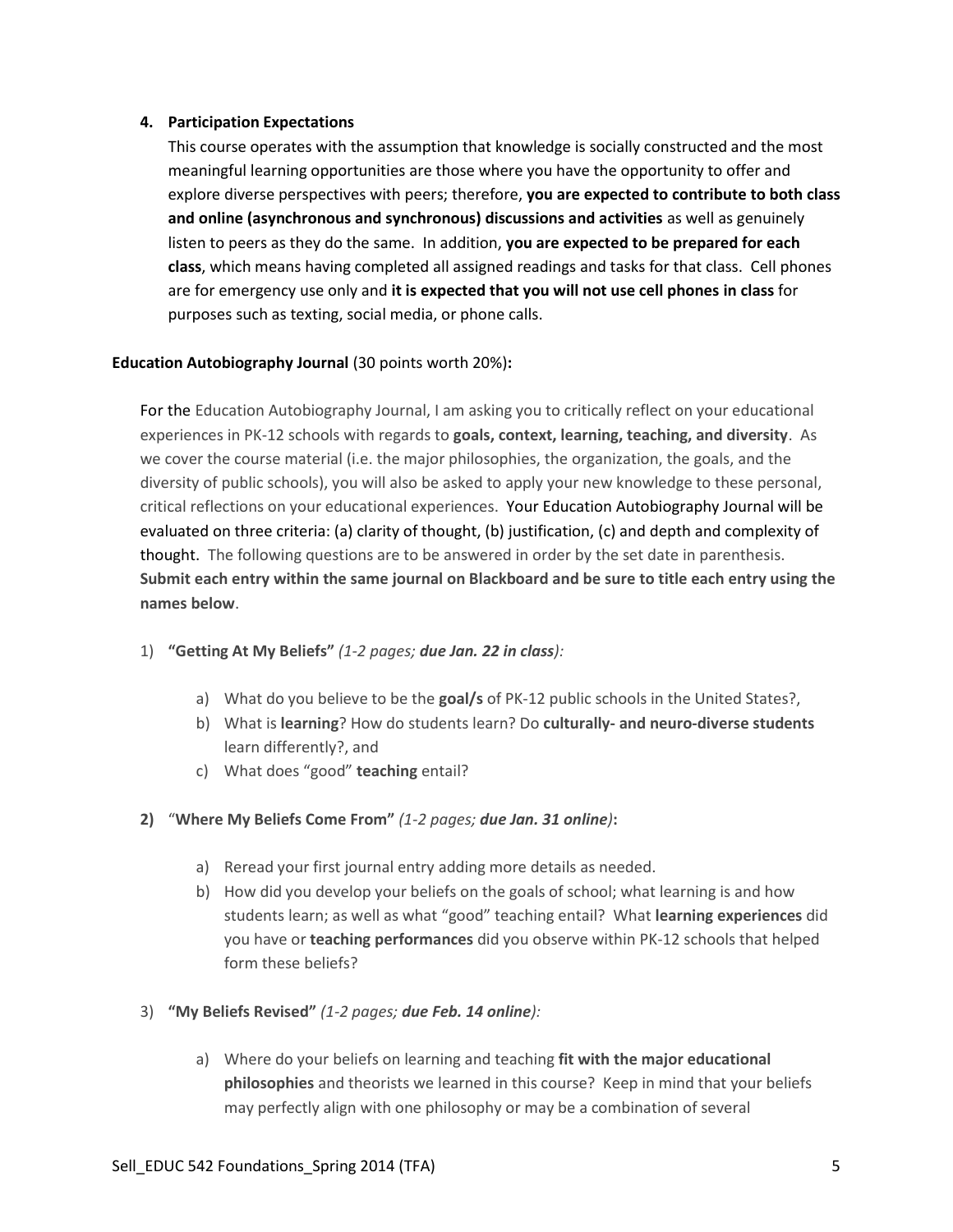philosophies—neither is wrong. \*\*Please do not erase your first entry but use it as a starting point to write this entry. If you want include a different color text to differentiate your new thoughts.

- **4) "Culturally Diverse Students"** (1-2 pages; **due Feb. 28**):
	- a) What has been your experience with culturally diverse populations (e.g. race, social class, English language learners, etc.)? What successes or struggles have you encountered educating culturally diverse populations within U.S. schools?

**\*\****Please be aware that time has been set aside during face-to-face class meetings and our online class meetings to complete these journal entries***.**

# **C.) Current Events News Story** (15 Points worth 10%):

You will select a current events news story (video clip or news article within the past several months) to share with the class. The story should relate to a current issue/innovation around race and culture, gender equity, special education, social class, or language diversity in schools. You will be allotted 5-10 minutes in class to facilitate a discussion/activity about the story to a small group. You will be responsible for creating a half-page handout identifying your news source, summarizing the current issue and listing 2-3 essential questions you would like to address within your small group. Keep this simple and to the point for your peers! Please **post this work on the class wiki page** on **Feb. 5 (before class)** so other group members may access it during your presentation. The wiki page will serve as a resource for you to identify a current issue/innovation within education for your Reflective Practitioner Paper (PBA).

Great resources for finding current events news stories include (but are NOT limited to):

- New York Times U.S. Education Section: <http://www.nytimes.com/pages/education/index.html>
- Education Week:<http://www.edweek.org/ew/index.html>
- Bridging Differences (blog):<http://blogs.edweek.org/edweek/Bridging-Differences/>
- Washington Post Education Section:<http://www.washingtonpost.com/local/education>

# **D.) Book Club** (32 Points worth 20%)

You will engage in a book club with a group of your peers. The club will be self-directed and you will be responsible for creating your own timeline for book completion. At selected times during the semester, book clubs will meet in class and synchronously online to discuss their book using a Discussion Log. At the end of the Book Club the group will work together to synthesize the conversations and learning in a group project using a choice of web 2.0 technology (i.e. web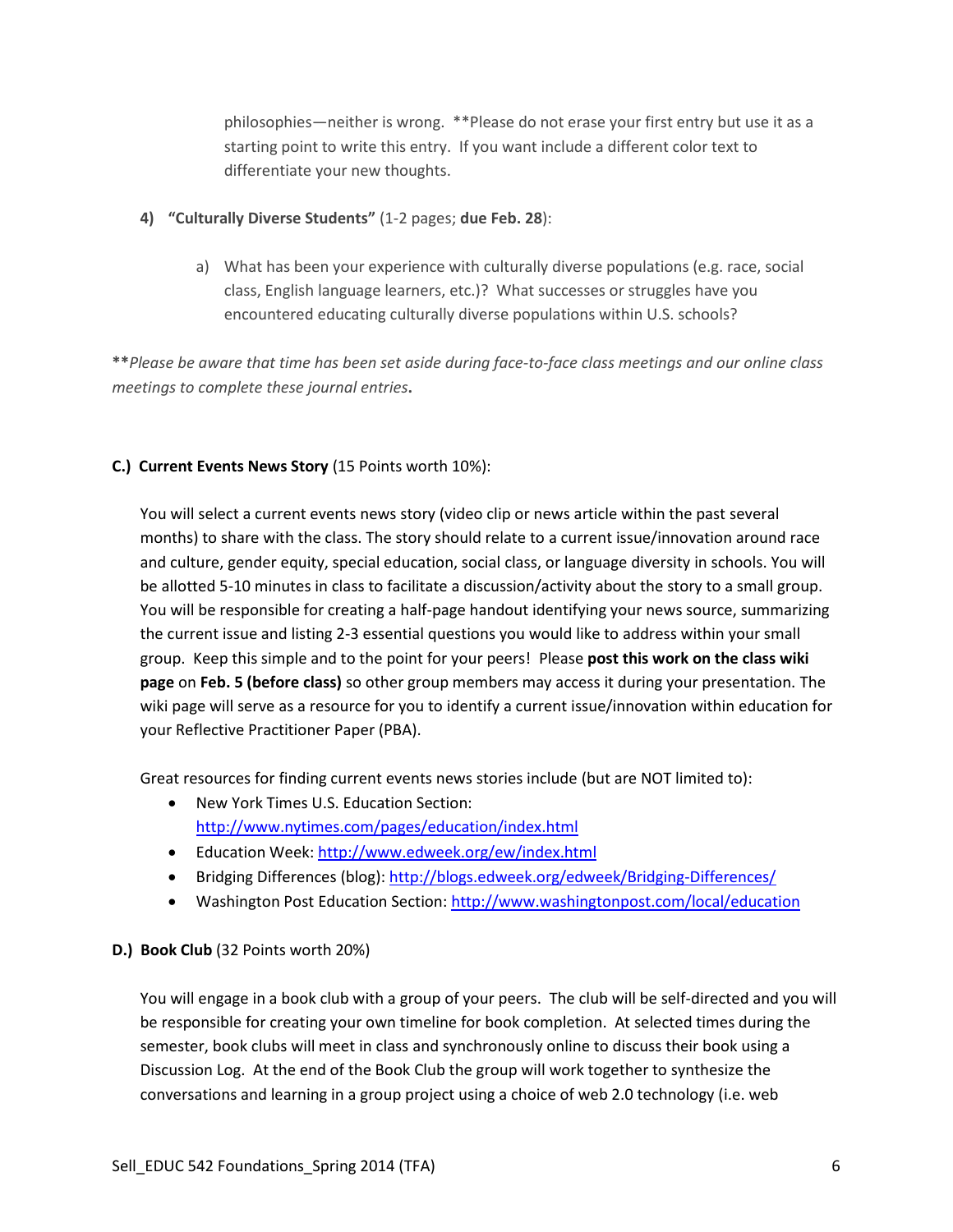applications that facilitate interactive collaborating, designing, and sharing of information on the World Wide Web). Some options include: a) nonlinear presentation using prezi a[t http://prezi.com,](http://prezi.com/) b) a photo story using Photo Story 3 for Windows, c) an online poster using [http://edu.glogster.com](http://edu.glogster.com/) , or d) a collaborative presentation using Google Docs. The only requirement is that it must be made accessible to all members of class, including the instructor, when you present it. This presentation will be shared with the class in a 10-15 min. presentation on March 5. All students will **submit their Discussion Log (within one document) and a link to their group's final project to Blackboard by March 5**.

#### **E.) Reflective Practitioner Paper** (70 pts worth 30%) \*PBA rubric attached.

In order to become reflective practitioners for a multicultural classroom, you must reflect on a variety of professional issues that teachers confront in their day-to-day teaching as well as the broader educational and social context, which affects the work of the public school teacher. To this end, you will analyze a current issue/innovation in education by examining its intentions, effects, and critiques in relation to one of the following sociological categories: race and culture, gender equity, disAbility, social class, sexual orientation, or language diversity. You will then relate it to historical and sociological trends/perspectives as well as to your own experiences. This assignment must be **submitted to Taskstream as well as Blackboard** by **March 12**.

# **ADDITIONAL EXPECTATIONS**

All written papers are **expected to be double-spaced, with 1" margins, and in 12-point font** (Times New Roman, Calibri, or Arial). APA format is expected. If you do not have a 6<sup>th</sup> Edition APA manual, the OWL at Purdue is an excellent resource:<http://owl.english.purdue.edu/owl/resource/560/01/> **\*Please Note:** The GMU Writing Center offers online support via email. They will provide feedback on your writing within one hour. Graduate and professional writing can be difficult; I encourage you to take advantage of this service. [http://writingcenter.gmu.edu/?page\\_id=177](http://writingcenter.gmu.edu/?page_id=177)

Because learning is the goal, assignments *earning less than a passing grade or deemed far below expectations may be rewritten and resubmitted* so that the assignment is satisfactorily completed. The instructor holds final say in whether an assignment is eligible to be rewritten and resubmitted.

General feedback will not be provided for class assignments close to the due date; therefore, please do not ask for me to simply "look over your work". I am willing to meet with you in person, via skype, or chat over email to discuss specific questions or concerns you have about class assignments but it is **expected that you contact me well in advance of when the assignment is due and you provide me with specific questions or concerns you have with the work** in order to help me provide timely and specific feedback to you.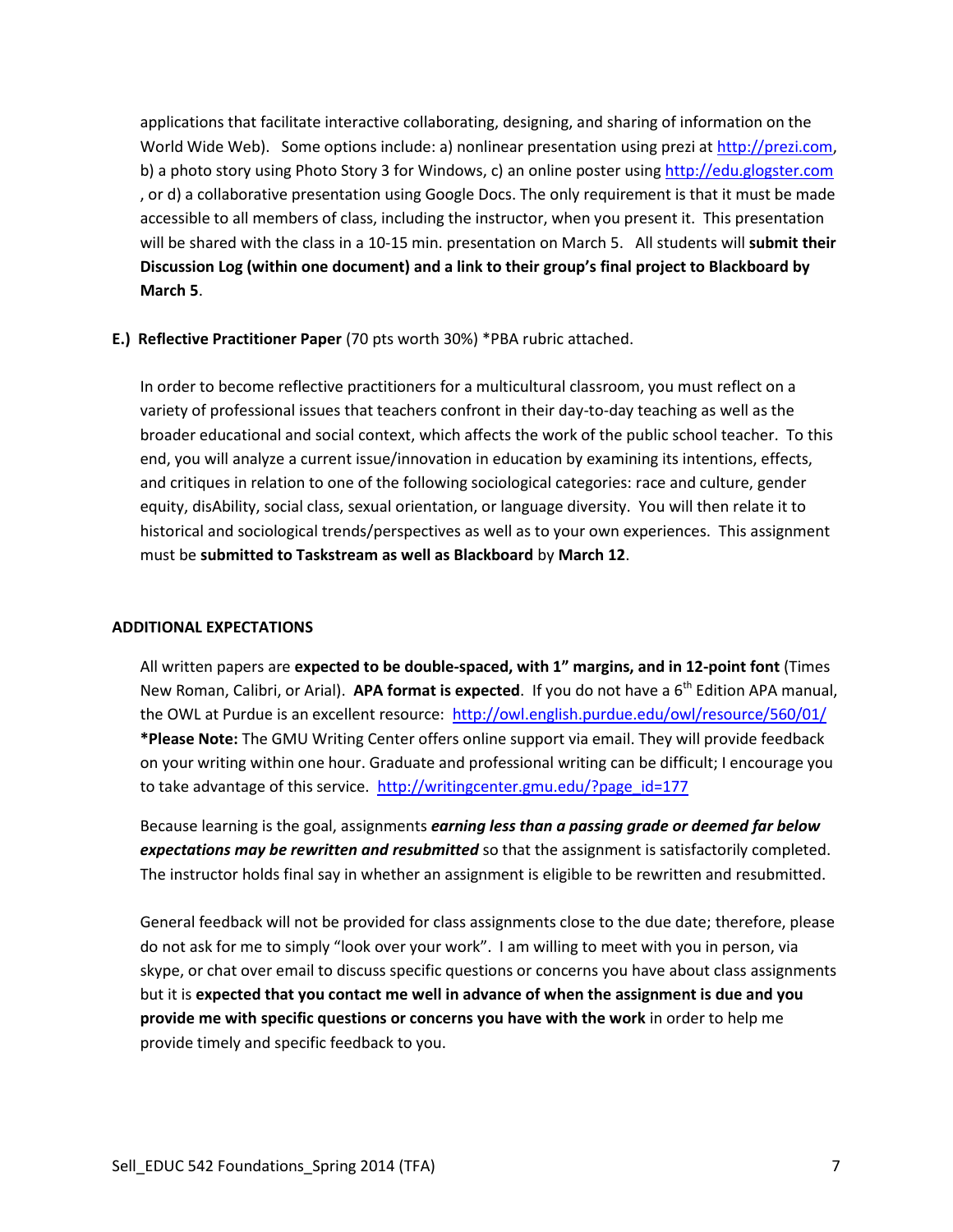Please note that email communications between you and myself will often be cc'd to Dr. Wendy Frazier as she is works closely with both TFA and Mason.

# **GRADING POLICIES**

A=94-100; A-=90-93; B+=86-89; B=80-85; C=70-79; F=below 70 *\*Remember: A course grade less than B requires that you retake the course.*

# **TASKSTREAM REQUIREMENTS**

Every student registered for any Elementary Education course with a required performance-based assessment (designated as such in the syllabus) is required to submit this assessment (EDCI 542: *Reflective Practitioner Paper*) to TaskStream (regardless of whether a course is an elective, a onetime course or part of an undergraduate minor). Evaluation of your performance-based assessment will also be provided using TaskStream. Failure to submit the assessment to TaskStream will result in a the course instructor reporting the course grade as Incomplete(IN). Unless this grade is changed upon completion of the required TaskStream submission, the IN will convert to an F nine weeks into the following semester.

## **GMU POLICIES AND RESOURCES FOR STUDENTS**

- a) Students must adhere to the guidelines of the George Mason University Honor Code [See <http://oai.gmu.edu/honor-code/> ].
- b) Students must follow the university policy for Responsible Use of Computing [See <http://universitypolicy.gmu.edu/policies/responsible-use-of-computing/> ].
- c) Students are responsible for the content of university communications sent to their George Mason University email account and are required to activate their account and check it regularly. All communication from the university, college, school, and program will be sent to students solely through their Mason email account.
- d) The George Mason University Counseling and Psychological Services (CAPS) staff consists of professional counseling and clinical psychologists, social workers, and counselors who offer a wide range of services (e.g., individual and group counseling, workshops and outreach programs) to enhance students' personal experience and academic performance [See [http://caps.gmu.edu/\]](http://caps.gmu.edu/).
- e) Students with disabilities who seek accommodations in a course must be registered with the George Mason University Office of Disability Services (ODS) and inform their instructor, in writing, at the beginning of the semester [Se[e http://ods.gmu.edu/\]](http://ods.gmu.edu/).
- f) Students must follow the university policy stating that all sound emitting devices shall be turned off during class unless otherwise authorized by the instructor.
- g) The George Mason University Writing Center staff provides a variety of resources and services (e.g., tutoring, workshops, writing guides, handbooks) intended to support students as they work to construct and share knowledge through writing [Se[e http://writingcenter.gmu.edu/\]](http://writingcenter.gmu.edu/).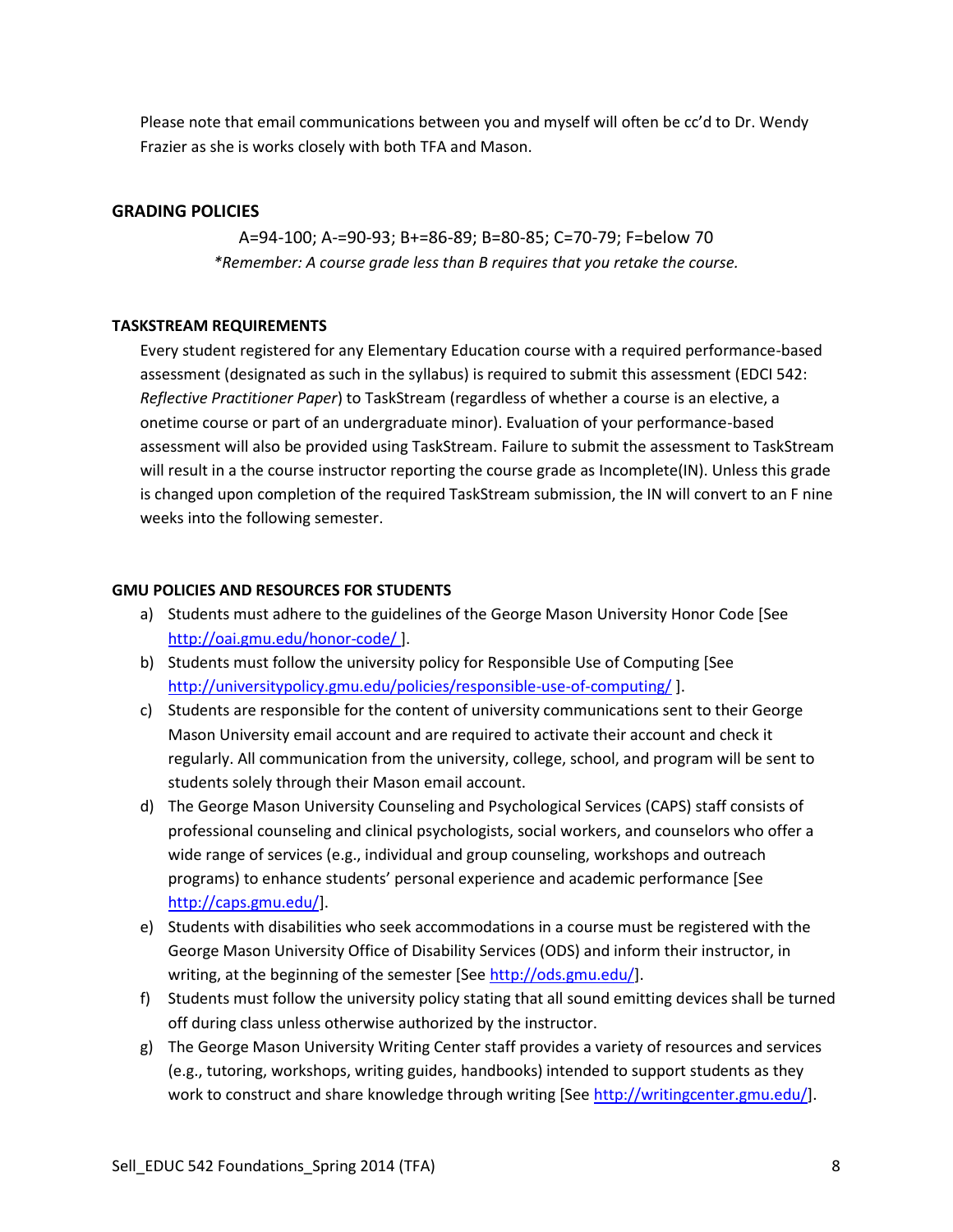# **PROFESSIONAL DISPOSITIONS**

Students are expected to exhibit professional behaviors and dispositions at all times.

#### **CORE VALUES COMMITMENT**

The College of Education & Human Development is committed to collaboration, ethical leadership, innovation, research-based practice, and social justice. Students are expected to adhere to these principles[. http://cehd.gmu.edu/values/](http://cehd.gmu.edu/values/)



For additional information on the College of Education and Human Development, Graduate School of Education, please visit our website [Se[e http://gse.gmu.edu/\]](http://gse.gmu.edu/).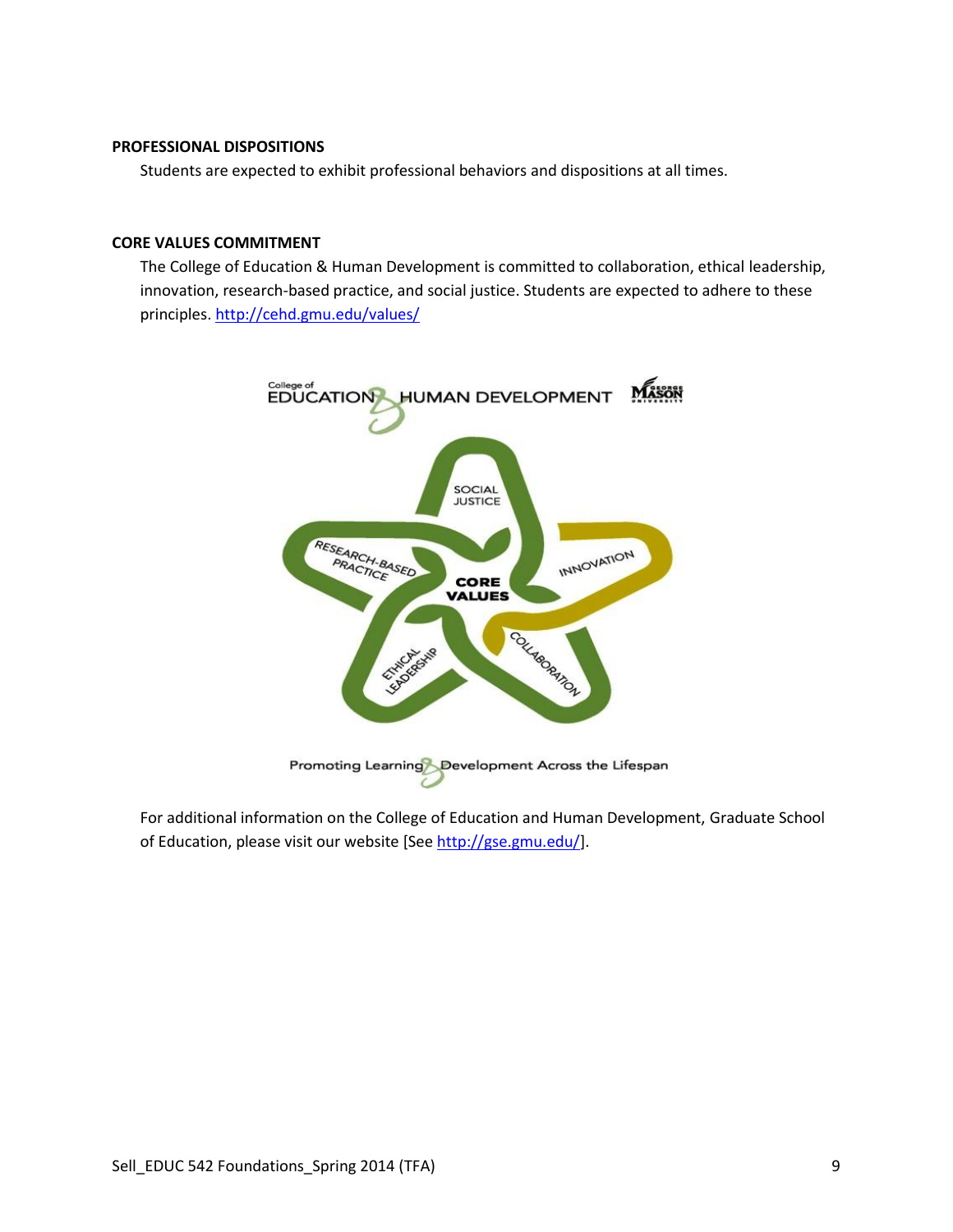## **PROPOSED CLASS SCHEDULE:**

**Add in laws/unions, achievement gap, economic/social/political goals of schooling, history of marginalized student populations (multicultural readings)** 

| <b>DATE/CLASS</b><br><b>FORMAT</b> | <b>TOPIC/GUIDING QUESTIONS</b>                                                                                                                                                                                                                                                                                                  | <b>ITEMS DUE FOR CLASS</b>                                                      | <b>LEARNING ACTIVITIES</b>                                                                                                                                                                                                                                                                                                           |
|------------------------------------|---------------------------------------------------------------------------------------------------------------------------------------------------------------------------------------------------------------------------------------------------------------------------------------------------------------------------------|---------------------------------------------------------------------------------|--------------------------------------------------------------------------------------------------------------------------------------------------------------------------------------------------------------------------------------------------------------------------------------------------------------------------------------|
| <b>JAN. 22</b>                     | • Introductions                                                                                                                                                                                                                                                                                                                 | 1. Read Class Syllabus                                                          | 1. Introductions                                                                                                                                                                                                                                                                                                                     |
| <b>Face-to-Face</b>                | • What have been the goals (aims)<br>of schools in the past?<br>• What are those goals (aims)<br>now?<br>. What are my beliefs concerning<br>the goals (aims) of school,                                                                                                                                                        |                                                                                 | 2. Book Club Meeting<br>3. Complete Journal 1: Getting At My Beliefs                                                                                                                                                                                                                                                                 |
|                                    | teaching, learning, and students?                                                                                                                                                                                                                                                                                               |                                                                                 |                                                                                                                                                                                                                                                                                                                                      |
| <b>Jan. 29</b><br>Online           | . What are my thoughts from my<br><b>Book Club Book?</b><br>. Where do my beliefs come<br>from? (Being a student in PK-12<br>schools, My Teaching<br>experience, etc.)<br>. What are the political goals of<br>schools? How have the political<br>goals shaped the role,<br>development, and organization<br>of public schools? | 1. Read selected pages from Book<br>Club Book and complete Discussion<br>Sheet. | 1. Meet with Book Club via Bb Collaborate<br>(7:00pm on Wed. Jan. 29)<br>2. Complete Journal 2: Where My Beliefs<br>Come From (Due Friday, Jan. 31)<br>3. Complete Current Events Assignment (Due<br>Friday, Jan. 31)<br>4. Read Spring, Ch. 1, pp. 3-16 (Political Goals<br>of school). Then complete the discussion<br>board post. |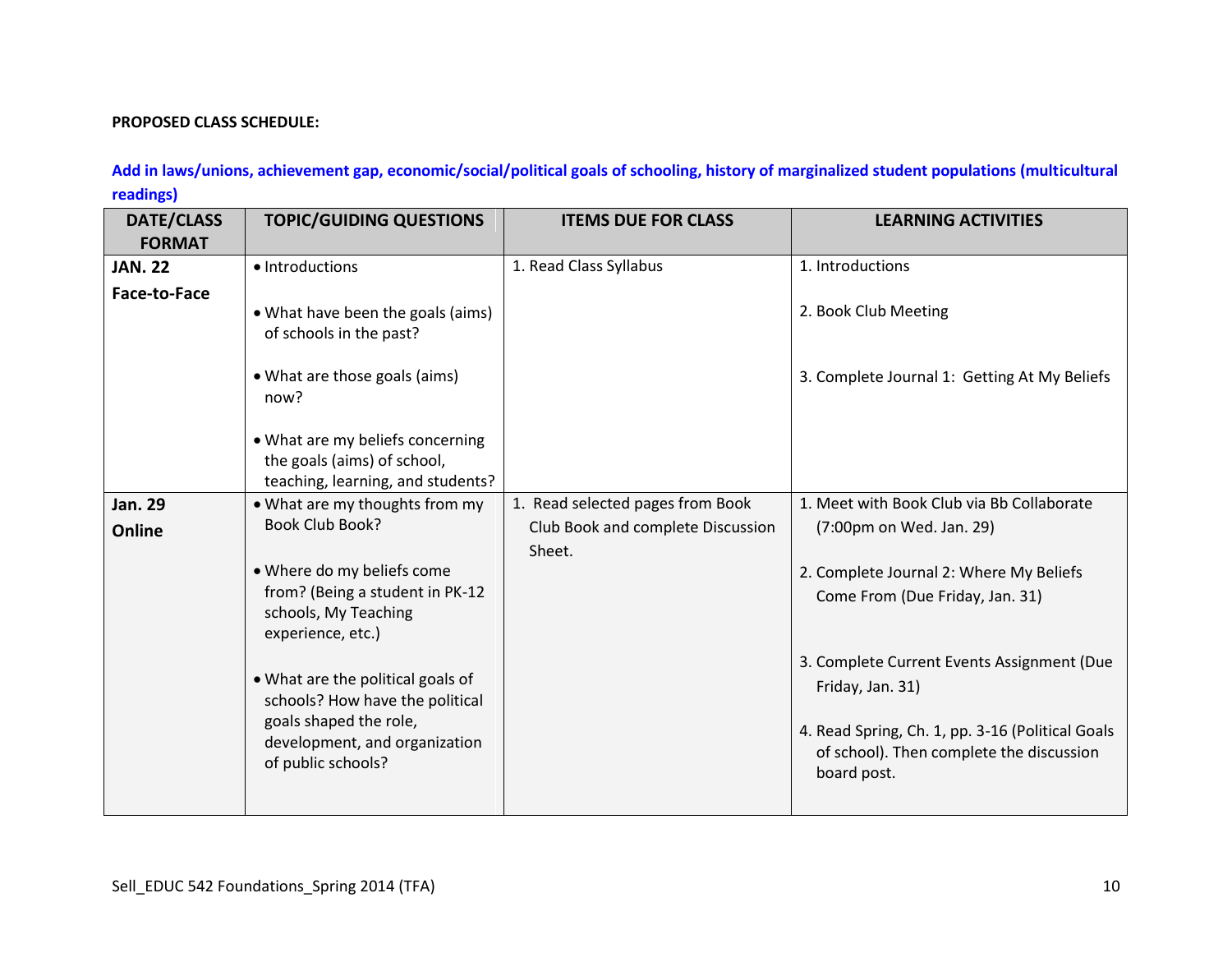| Feb. 5<br><b>Face-to-Face</b> | • What are my thoughts from my<br><b>Book Club Book?</b><br>Philosophical Foundations of<br>Education:<br>. What does it mean to learn?<br>• What is the best way to teach?<br>• Where do I fit?                                                                                                                                                                                                                                                                                            | 1. Assigned education philosophy<br>reading (Required reading and<br>choice of another)<br>2. Read selected pages from Book Club<br><b>Book</b> | 1. Political Goals of Schools discussion cont.<br>2. Education Philosophy Jigsaw Activity<br>3. Current Events Group Share<br>4. Book Club Meeting                                                                                                                                                                                                                                                                                                                                                                                                                 |
|-------------------------------|---------------------------------------------------------------------------------------------------------------------------------------------------------------------------------------------------------------------------------------------------------------------------------------------------------------------------------------------------------------------------------------------------------------------------------------------------------------------------------------------|-------------------------------------------------------------------------------------------------------------------------------------------------|--------------------------------------------------------------------------------------------------------------------------------------------------------------------------------------------------------------------------------------------------------------------------------------------------------------------------------------------------------------------------------------------------------------------------------------------------------------------------------------------------------------------------------------------------------------------|
| <b>Feb. 12</b><br>Online      | • What are my thoughts from my<br>Book Club Book?<br>. Where do my beliefs fit with the<br>educational philosophies and/or<br>theorists?<br><b>Reflective Practitioner Paper:</b><br>. How do I use GMU's resources<br>to conduct research for my<br>paper?<br>• What current issue or innovation<br>in education do I want to choose<br>for my paper?<br>• What are the social of schools?<br>How have these goals shaped<br>the role, development, and<br>organization of public schools? | 1. Read selected pages from your<br>Book Club Book and complete<br>discussion sheet.                                                            | 1. Meet with Book Club via Bb Collaborate<br>(7:00pm Wed., Feb. 12)<br>2. Complete Journal 3: My Beliefs Revised<br>(DUE: Friday, Feb. 14)<br>3. Review Class Wiki on Current Events and<br>identify topic for Reflective Practitioner<br>Paper. Then locate at least 1 peer-<br>reviewed article to use for your Reflective<br>Practitioner Paper. Bring article to class<br>and be prepared to share how your search<br>went along with any questions.<br>4. Read Spring, Ch. 2 (Social Goals) and<br>participate in the Voice Thread. (DUE:<br>Friday, Feb. 14) |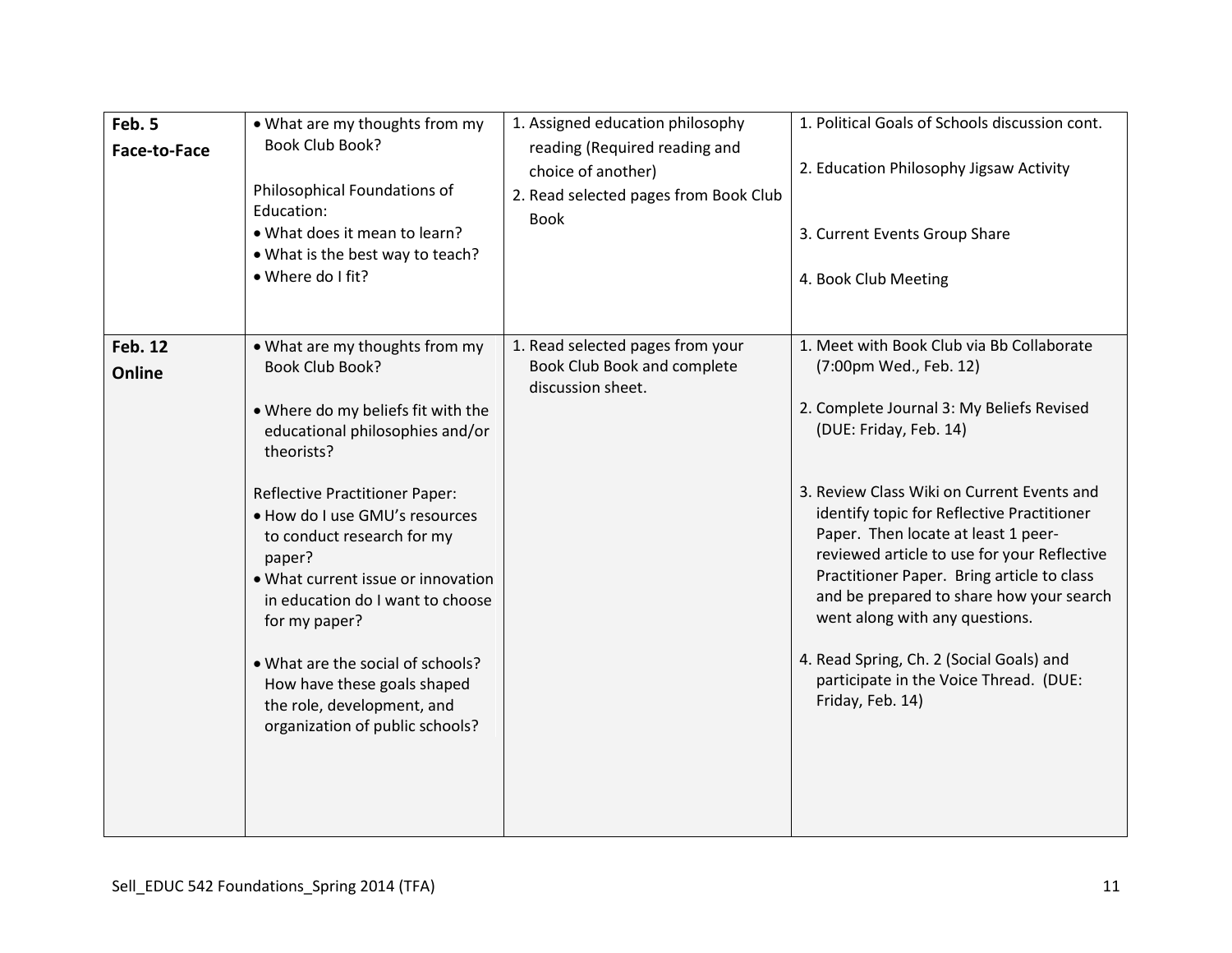| <b>Feb. 19</b><br><b>Face-to-Face</b> | • What are my thoughts from my<br><b>Book Club Book?</b><br>. What are the economic goals of<br>schools? How have these goals<br>shaped the role, development,<br>and organization of public<br>schools?<br>Reflective Practitioner Paper<br>• What current issue or innovation<br>in education do I want to choose<br>for my paper?<br>. How do I use GMU's resources<br>to conduct research for my<br>paper? | 1. Read selected amount of Book Club<br>book (if not already finished)<br>2. Spring, Ch. 4 (Economic Goals)<br>3. Selected article for your Reflective<br>Practitioner Paper. | 1. Social Goals of education review<br>2. Economic Goals of education Discussion<br>3. Book Club Meeting time (to be used for a<br>meeting or to work on final group project)<br>4. Discuss Reflective Practitioner Paper (PBA)<br>guidelines and rubric and identify means to<br>search Mason's library.                                                                                                                                                                                                                                                                    |
|---------------------------------------|----------------------------------------------------------------------------------------------------------------------------------------------------------------------------------------------------------------------------------------------------------------------------------------------------------------------------------------------------------------------------------------------------------------|-------------------------------------------------------------------------------------------------------------------------------------------------------------------------------|------------------------------------------------------------------------------------------------------------------------------------------------------------------------------------------------------------------------------------------------------------------------------------------------------------------------------------------------------------------------------------------------------------------------------------------------------------------------------------------------------------------------------------------------------------------------------|
| <b>Feb. 26</b><br>Online              | · Do schools provide equal<br>opportunity for all students?<br>. How have various student<br>populations experienced public<br>education in the U.S.?                                                                                                                                                                                                                                                          |                                                                                                                                                                               | 1. Read Spring, Ch. 3 (Schools and Equal<br>Opportunity) & Ch. 5, pp. 105-116 (Equal<br>Opportunity and Race) and complete<br>online activity on Bb (DUE: Friday, Feb. 28)<br>2. Choose one of the following intersections<br>between identity and education and<br>complete online activity on Bb (DUE:<br>Friday, Feb. 28): (a) low SES, (b) African<br>Americans, (c) Native Americans, or (d)<br>English Language Learners.<br>3. Complete Journal 4: Teaching Culturally<br>Diverse Populations (DUE: Friday, Feb. 26)<br>4. Work on your Reflective Practitioner Paper |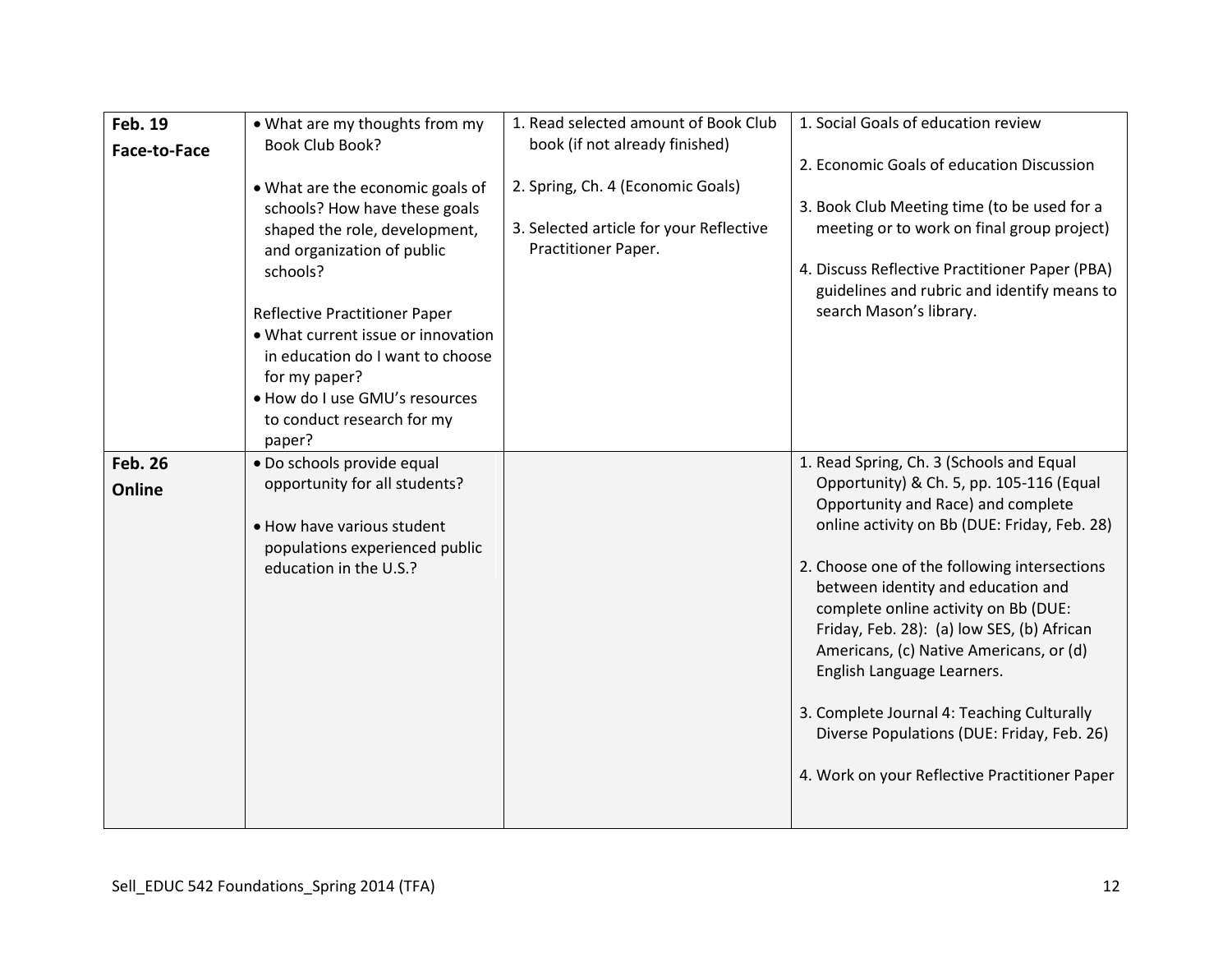| March 5<br>Face-to-Face<br><i>*Last Class</i><br><b>Meeting</b> | • How have various student<br>populations experienced public<br>education in the U.S.?<br>• Who should control public<br>education in the U.S.?<br>• Where are we now with NCLB<br>and where are we headed? | 1. Read Spring Ch. 8 (local control) &<br>Ch. 9 (federal control)         | 1. Group Activity on how various student<br>populations experience public education.<br>2. Discussion on local vs. federal control of<br>schools<br>3. Book Club Presentations (10-15 min.) |
|-----------------------------------------------------------------|-------------------------------------------------------------------------------------------------------------------------------------------------------------------------------------------------------------|---------------------------------------------------------------------------|---------------------------------------------------------------------------------------------------------------------------------------------------------------------------------------------|
| March 12<br>Online<br>*PBA Due                                  | $\bullet$ N/A                                                                                                                                                                                               | 1. Submit your Reflective Practitioner<br>Paper to both Bb and Taskstream | N/A                                                                                                                                                                                         |

\*\*Note: Calendar is tentative and may be modified in line with course needs.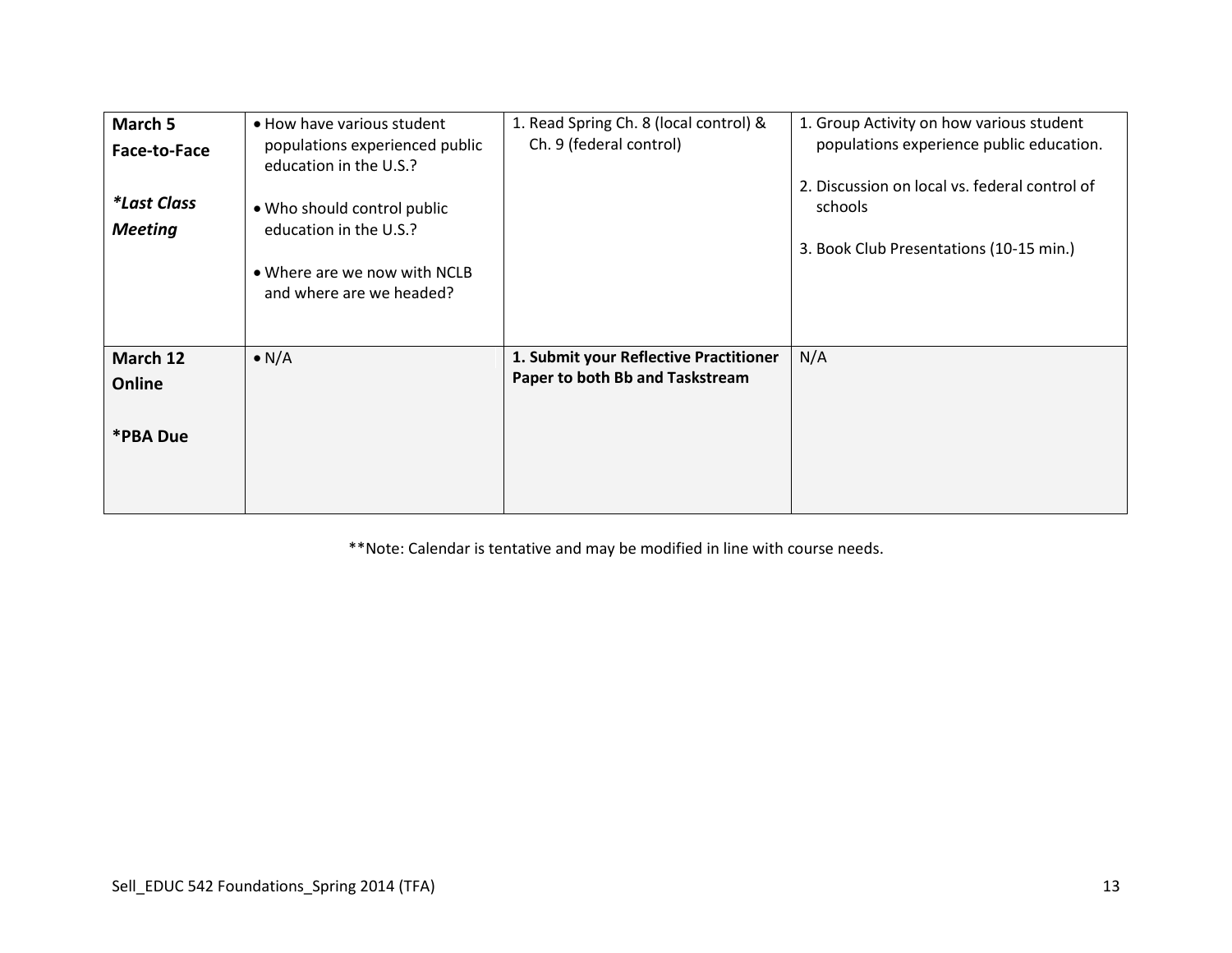# EDUC 542: WORK HABITS RUBRIC

| <b>ELEMENT</b>                    | <b>Unsatisfactory</b><br>(1 pt)                                                                                                                                                                                                            | <b>Basic</b><br>$(2 \; pts)$                                                                                                                                                                                         | Proficient<br>$(3 \; pts.$                                                                                                                                                                                                           | <b>Distinguished</b><br>$(4 \, pts)$                                                                                                                                                                                                                                                                                                                                                                                   |
|-----------------------------------|--------------------------------------------------------------------------------------------------------------------------------------------------------------------------------------------------------------------------------------------|----------------------------------------------------------------------------------------------------------------------------------------------------------------------------------------------------------------------|--------------------------------------------------------------------------------------------------------------------------------------------------------------------------------------------------------------------------------------|------------------------------------------------------------------------------------------------------------------------------------------------------------------------------------------------------------------------------------------------------------------------------------------------------------------------------------------------------------------------------------------------------------------------|
| <b>Class</b><br><b>Attendance</b> | The student missed<br>four or more classes<br>and the procedures<br>outlined in this<br>section of the<br>syllabus were NOT<br>followed. The<br>student was often<br>late to class                                                         | The student missed three<br>or more classes and the<br>procedures outlined in<br>this section of the<br>syllabus were NOT<br>followed. The student<br>was often late to class.                                       | The student missed<br>two or more classes<br>and the procedures<br>outlined in this section<br>of the syllabus were<br>followed. The student<br>was occasionally late<br>for class.                                                  | The student missed no<br>more than one class and<br>the procedures outlined<br>in this section of the<br>syllabus were followed.<br>The student was always<br>on time for class.                                                                                                                                                                                                                                       |
| <b>Online</b><br><b>Presence</b>  | The student did not<br>regularly access<br>Blackboard and<br>engage in the online<br>instruction provided.                                                                                                                                 | The student accessed<br>Blackboard once or not<br>at all each week and did<br>not spend adequate time<br>engaging in the online<br>instruction provided.                                                             | The student accessed<br>Blackboard less than<br>twice per week and<br>spent an adequate<br>amount of time<br>engaging in the online<br>instruction provided.                                                                         | The student accessed<br>Blackboard at least<br>twice per week and<br>spent a substantial<br>amount of time<br>engaging in the online<br>instruction provided.                                                                                                                                                                                                                                                          |
| Work<br><b>Timeliness</b>         | The student<br>completed three or<br>more class<br>assignments and/or<br>work (including<br>online postings) in<br>late without prior<br>notice. The student<br>required email<br>reminders to obtain<br>class assignments<br>and/or work. | The student completed<br>two class assignments<br>and/or work (including<br>online postings) late<br>without prior notice. The<br>student required email<br>reminders to obtain class<br>assignments and/or<br>work. | The student completed<br>class assignment<br>and/or work (including<br>online postings) late<br>without prior notice.<br>At least one email<br>reminder may have<br>been necessary to<br>obtain class<br>assignments and/or<br>work. | The student completed<br>all class assignments<br>and/or class work<br>(including online)<br>postings) by the due<br>date. If the student<br>needed an extension,<br>the instructor was<br>contacted via email<br>with at least 48 hours<br>notice and the new due<br>date was met.<br>However, no more than<br>one extension was<br>requested. In addition<br>no email reminders<br>were necessary to<br>obtain work. |
| Participation                     | The student did not<br>participate during<br>both face-to-face<br>and online classes.                                                                                                                                                      | The student occasionally<br>participated with<br>minimal contributions to<br>the learning group and<br>the members of the class<br>during both face-to-face<br>and online classes.                                   | The student<br>participated with only<br>a few contributions to<br>the learning group and<br>the members of the<br>class during both face-<br>to-face and online<br>classes.                                                         | The student actively<br>participated with lots of<br>contributions<br>supporting the members<br>of the learning group<br>and the members of the<br>class during both face-<br>to-face and online<br>classes.                                                                                                                                                                                                           |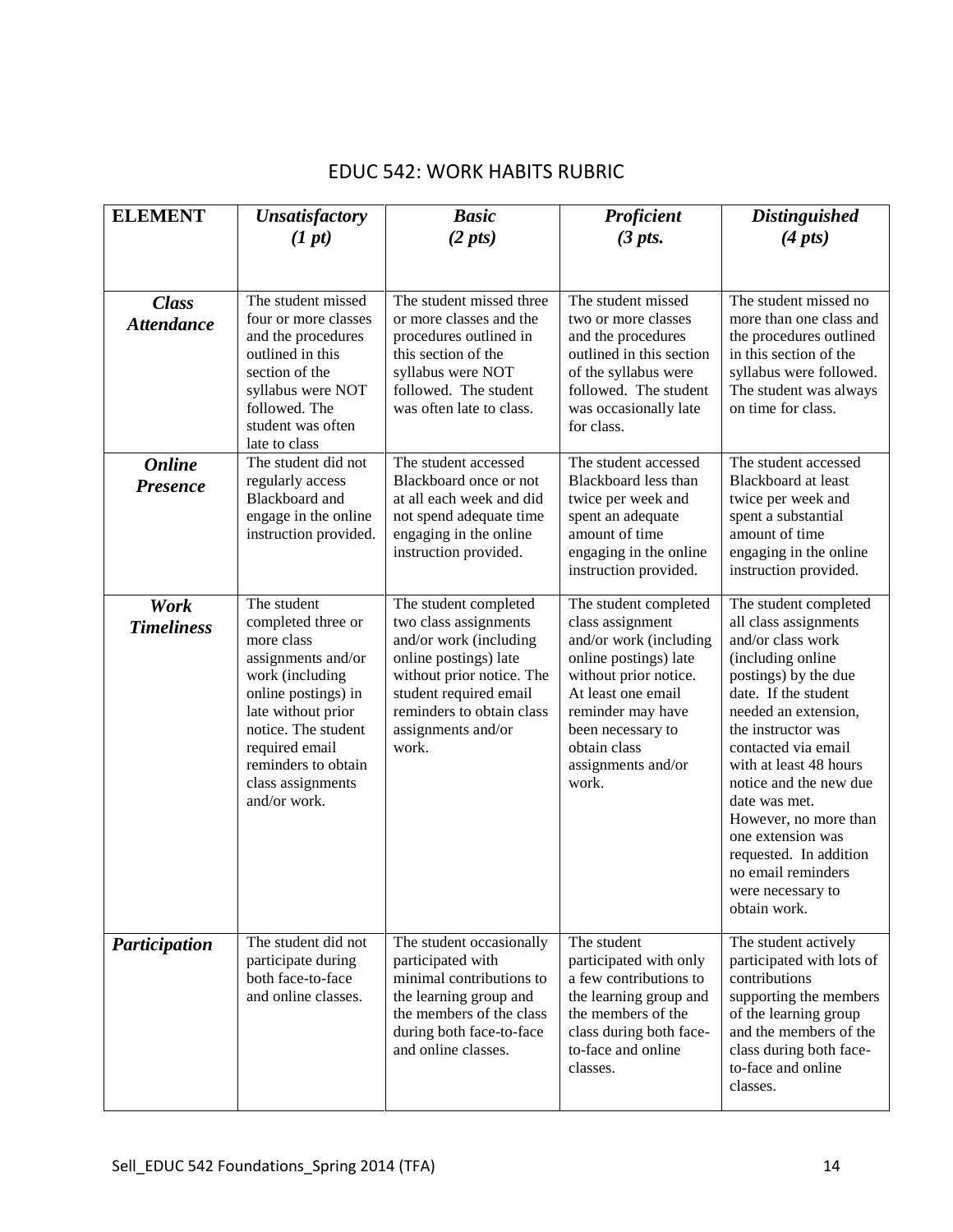# **Reflective Practitioner Paper**

"A large part of the problem [of the achievement gap] is that many educators do not understand what it means to engage in educational practices that promote equity. Equity involves more than simply ensuring that children have equal access to education. Equity also entails a focus on outcomes and results"

(Boykin & Noguera, 2011, p. viii)

In consideration of the above quote, this assignment will offer you an opportunity to expand your understanding of public education as a system that both expands and diminishes equity. Taken another way, you will explore the following question: What are the tensions within efforts to reform public education and how do these debates shape your thinking and actions as a teacher? Follow the steps below to successfully write this scholarly paper.

- 1. Pick an educational initiative introduced through class (readings, discussion, materials).
- 2. Research who this initiative is designed to benefit (a group of students targeted by the initiative).
- 3. Find peer-reviewed research articles and review class readings that address the initiative and its impact on students (If you are not sure about whether a research journal is peer-reviewed consult with me). Take notes as you read.
- 4. Write your paper. Include the following as headings so that you and the reader [your instructor] will know exactly where you are headed and whether you have addressed all of the content requirements.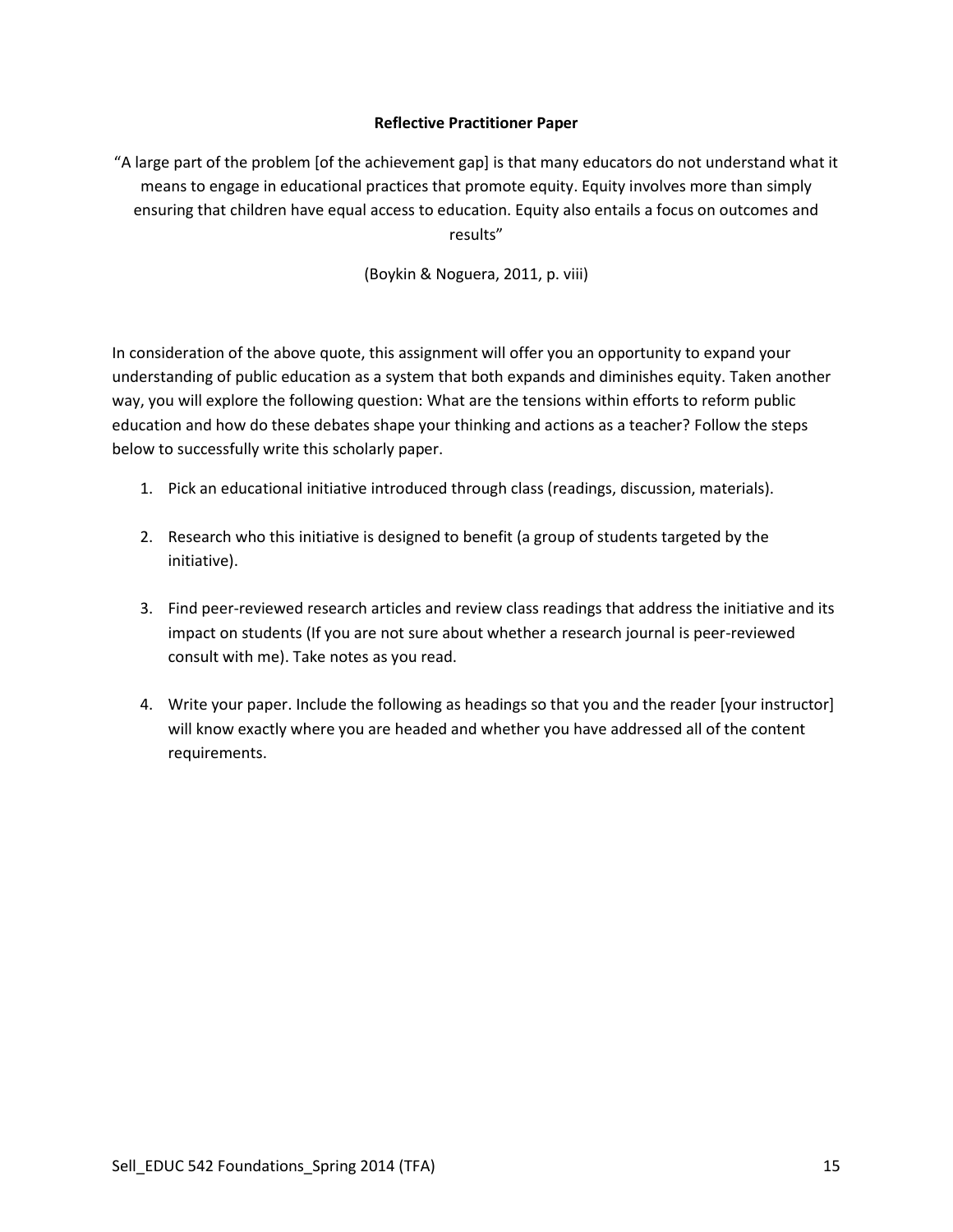• Introduction (this is where you introduce your topic, establish its significance (hook), and give your reader an advance organizer for the paper)

Part One (The initiative)

- Description of the initiative
- Background and historical information of initiative
- Strengths of the initiative
- Weaknesses of/challenges to the initiative
- Implications for teachers (What does this initiative mean for teachers? You will want to think about what is essential for teachers to consider, know, and do within this initiative)

Part Two (The students)

- Background of the student population targeted by the initiative (may include US, VA, DC demographics)
- Classroom/school implications for young learners in this population (How has this population of students historically experienced education? How do identity characteristics of this population intersect with characteristics of school?)
- Implications for teachers such as yourself (compare/contrast your background) teaching this population of students (You must first deconstruct and then describe relevant aspects of your identity. Then you must analyze how these pieces of your identity potentially intersect with teaching this student population. Use first person here to then generalize to a broader population of teachers like you.)

Part Three

 Conclusions (Based on what you have presented in your paper, this is where you draw conclusions about the impact of the initiative on students. Who is benefitted and how? Who is disadvantaged and how? What does that mean for the group of students targeted by the initiative?)

# **Tips**

While you are writing the paper make sure that you are:

- Integrating concepts from readings. You CANNOT make a claim without evidence to support it. That evidence comes from your readings and research. Each section needs multiple (2 or more different) sources. I will be looking for breadth and depth in your references.
- Integrating class discussions and integrating experiences and/or personal reflection (especially in Part 2: Implications for teachers such as yourself.

Clarity of writing

- It is logically organized
- Has an introduction that includes the goals/purpose of the paper
- Has points representing strengths and weaknesses of the initiative
- Has smooth transitions between ideas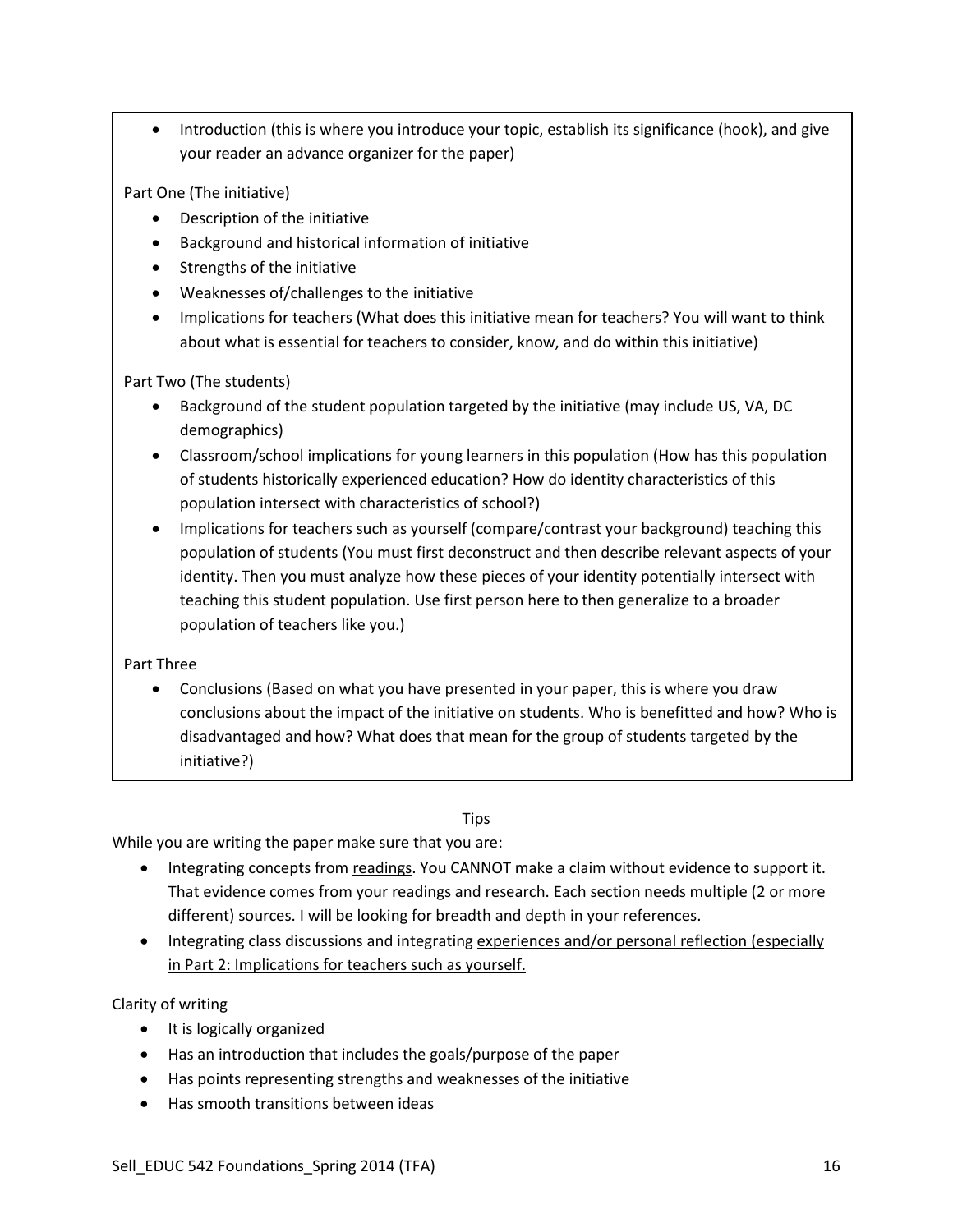- Ends with a conclusion that restates the main points of the paper (without introducing new ideas) and draws conclusions about the initiative's outcomes on intended students.
- Information is presented clearly within the page limits **(8-10 pages)**
- The paper has NO grammar or spelling errors. None.
- Read and re-read your writing before submitting
- If academic writing is difficult for you, ask a colleague or friend to review your work and provide feedback or visit the GMU Writing Center (see link above).

## APA format

- title page
- headings
- page numbers
- proper use of in-text citations and appropriately formatted reference list
- Do NOT use standalone quotes in your paper. See the "Citation Cheat Sheet" on blackboard for help with this.
- Do NOT include anything in your reference list that you do not cite in your paper.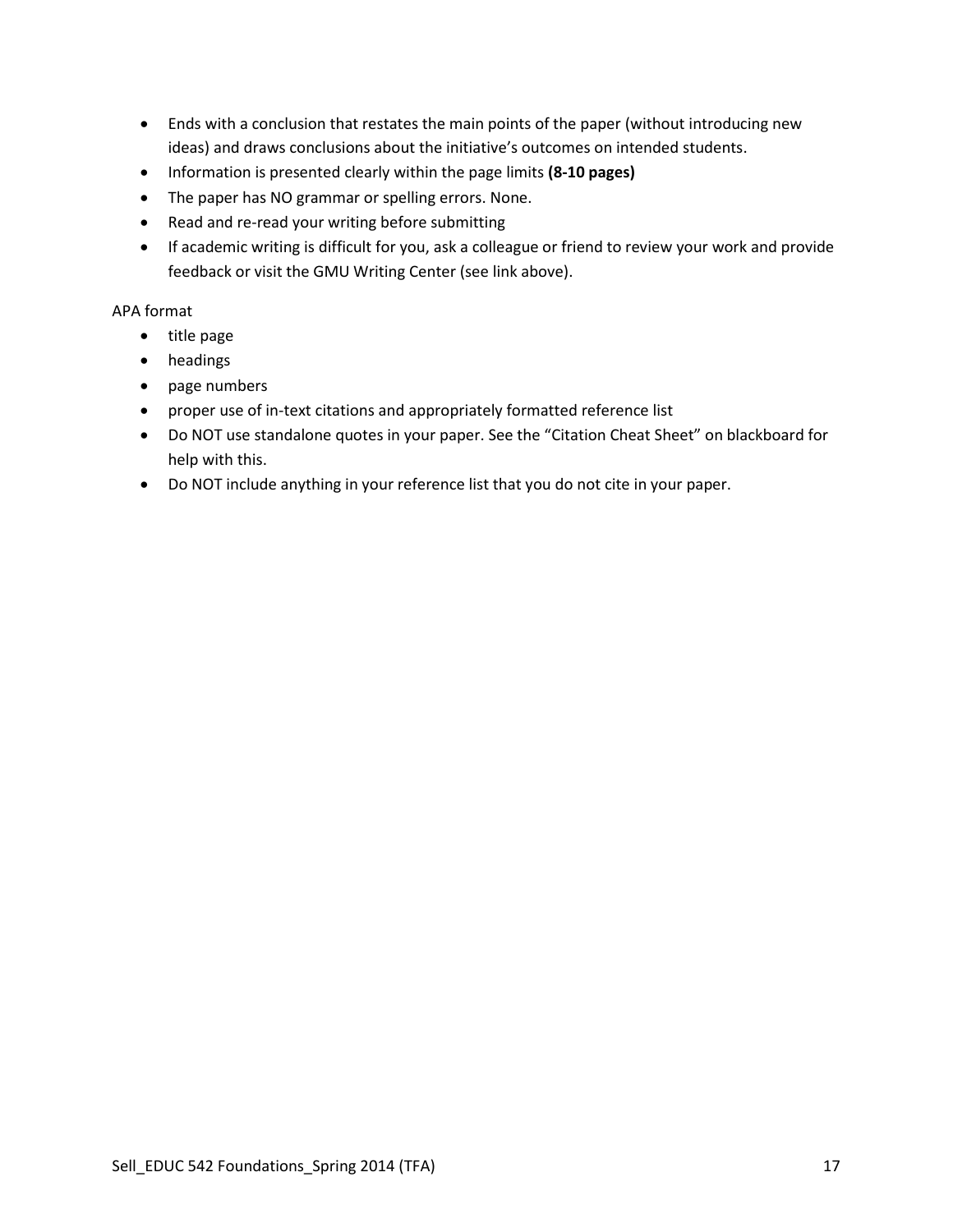| <b>Reflective Practitioner</b>                                                                                      | $1 - 2$                                                                                              | $3 - 4$                                                                                                                                                                       | $5-6$                                                                                                                                                                                        | $7 - 8$                                                                                                                                                                                               |
|---------------------------------------------------------------------------------------------------------------------|------------------------------------------------------------------------------------------------------|-------------------------------------------------------------------------------------------------------------------------------------------------------------------------------|----------------------------------------------------------------------------------------------------------------------------------------------------------------------------------------------|-------------------------------------------------------------------------------------------------------------------------------------------------------------------------------------------------------|
| Rubric                                                                                                              | <b>Unsatisfactory</b>                                                                                | <b>Developing</b>                                                                                                                                                             | <b>Maturing</b>                                                                                                                                                                              | <b>Exemplary</b>                                                                                                                                                                                      |
|                                                                                                                     | (Not Met)                                                                                            | (Not Met)                                                                                                                                                                     | (Met)                                                                                                                                                                                        | (Met)                                                                                                                                                                                                 |
| Description of the<br>education initiative<br><b>ACEI 5.1</b>                                                       | Lacks description of<br>the education<br>initiative                                                  | Presents some<br>description of the<br>education initiative,<br>but is not sufficient<br>and/or lacks<br>supporting<br>references                                             | Presents appropriate<br>description of the<br>education initiative,<br>but is incomplete<br>and/or includes only<br>some supporting<br>references                                            | Presents appropriate<br>and complete<br>description of the<br>education initiative,<br>and includes<br>multiple and<br>different supporting<br>references                                             |
| <b>Significant historical</b><br>background information<br>regarding the education<br>initiative<br><b>ACEI 5.1</b> | Lacks significant<br>historical and<br>background<br>information on the<br>education initiative      | Presents some<br>significant historical<br>and background<br>information on the<br>education initiative,<br>but is not sufficient<br>and/or lacks<br>supporting<br>references | Presents appropriate<br>significant historical<br>and background<br>information on the<br>education initiative,<br>but is incomplete<br>and/or include only<br>some supporting<br>references | Presents appropriate<br>and complete<br>significant historical<br>and background<br>information of the<br>education initiative,<br>and includes<br>multiple and<br>different supporting<br>references |
| <b>Strengths and weaknesses</b><br>of the education initiative<br><b>ACEI 5.1</b>                                   | Lacks strengths and<br>weaknesses of the<br>education initiative                                     | Presents some<br>strengths and<br>weaknesses of the<br>education initiative,<br>but is not sufficient<br>and/or lacks<br>supporting<br>references                             | Presents appropriate<br>strengths and<br>weaknesses of the<br>education initiative,<br>but is incomplete<br>and/or includes only<br>some supporting<br>references                            | Presents appropriate<br>and complete<br>discussion of<br>strengths and<br>weaknesses of the<br>education initiative,<br>and includes<br>multiple and<br>different references                          |
| Implications of the<br>education initiative for<br>teachers<br><b>ACEI 5.1</b>                                      | Lacks implications of<br>the education<br>initiative for<br>teachers in the<br>identified population | Presents some<br>implications of the<br>education initiative<br>for teachers, but is<br>not sufficient and/or<br>lacks supporting<br>references                               | Presents appropriate<br>implications of the<br>education initiative<br>for teachers, but is<br>incomplete and/or<br>includes only some<br>supporting<br>references                           | Presents appropriate<br>and complete<br>implications of the<br>education initiative<br>for teachers, and<br>includes multiple<br>and different<br>supporting<br>references                            |
| <b>Background information</b><br>about the targeted<br>population of students<br><b>ACEI 3.2</b>                    | Lacks background<br>information about<br>the targeted<br>population of<br>students                   | Presents some<br>background<br>information about<br>the targeted<br>population of<br>students, but is not<br>sufficient and/or<br>lacks supporting<br>references              | Presents appropriate<br>background<br>information about<br>the targeted<br>population of<br>students, but is not<br>complete and/or<br>includes some<br>supporting<br>references             | Presents appropriate<br>and complete<br>background<br>information about<br>the targeted<br>population of<br>students and<br>includes multiple<br>and different<br>supporting<br>references            |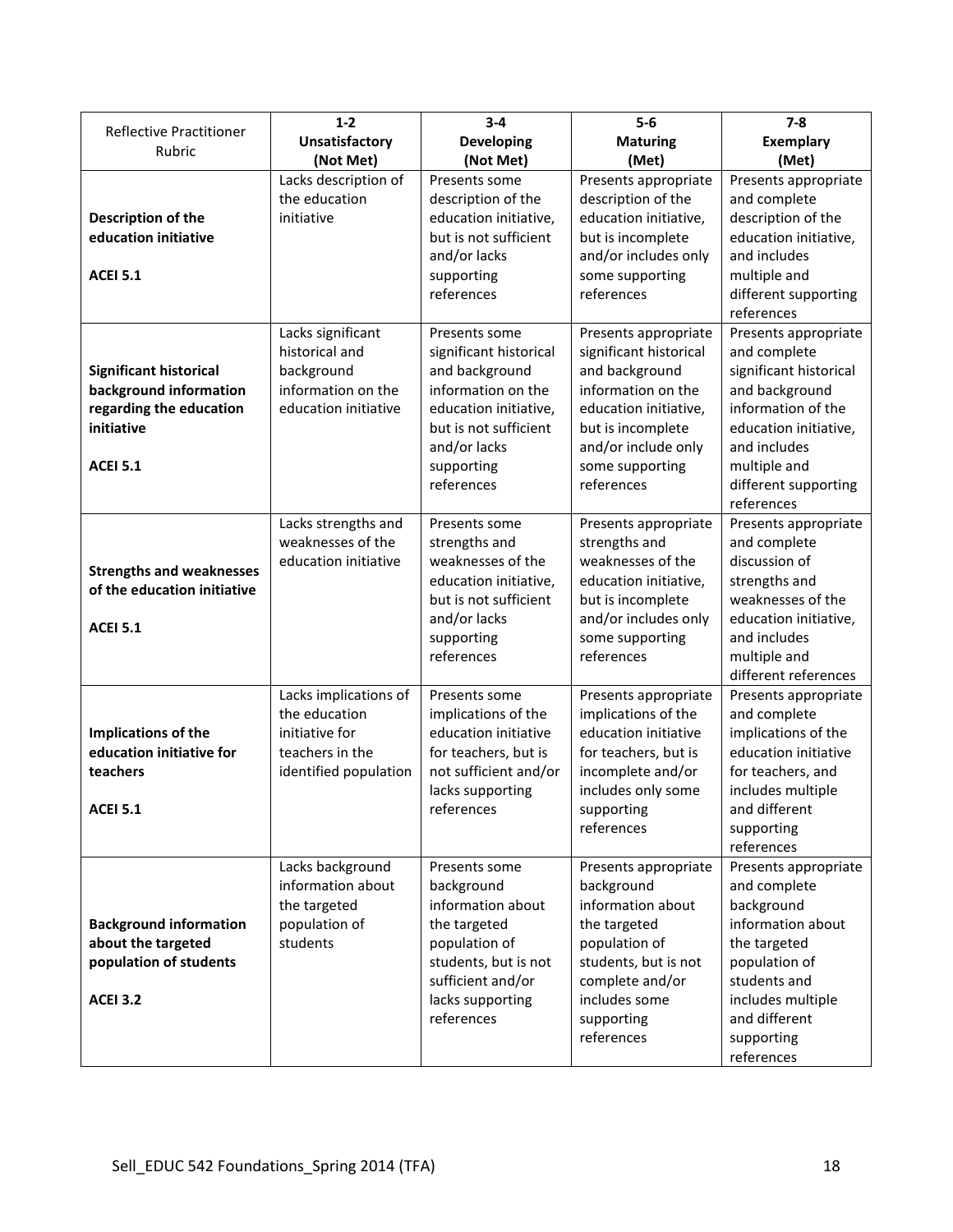| Classroom/school<br>implications for students<br>in this population<br><b>ACEI 3.2</b>                             | Lacks implications<br>for students in the<br>targeted population                                                                                     | Presents some<br>implications for<br>students in the<br>targeted population,<br>but it is not<br>sufficient and/or<br>lacks supporting<br>references                                                          | Presents appropriate<br>implications for<br>students in the<br>targeted population,<br>but it is not<br>complete and/or<br>includes only some<br>supporting<br>references                                                     | Presents appropriate<br>and complete<br>implications for<br>students in the<br>targeted population;<br>includes multiple<br>and different<br>supporting<br>references                                                                |
|--------------------------------------------------------------------------------------------------------------------|------------------------------------------------------------------------------------------------------------------------------------------------------|---------------------------------------------------------------------------------------------------------------------------------------------------------------------------------------------------------------|-------------------------------------------------------------------------------------------------------------------------------------------------------------------------------------------------------------------------------|--------------------------------------------------------------------------------------------------------------------------------------------------------------------------------------------------------------------------------------|
| <b>Implications for teachers</b><br>such as yourself teaching<br>this population of<br>students<br><b>ACEI 3.2</b> | Lacks background<br>information about<br>the culture,<br>knowledge, and<br>attitudes of the<br>identified preservice<br>teacher                      | Presents some<br>background<br>information about<br>the culture,<br>knowledge, and<br>attitudes of the<br>identified preservice<br>teacher, but is not<br>sufficient and/or<br>lacks supporting<br>references | Presents appropriate<br>background<br>information about<br>the culture,<br>knowledge, and<br>attitudes of the<br>identified preservice<br>teacher, but is not<br>complete and/or<br>includes some<br>supporting<br>references | Presents appropriate<br>and complete<br>background<br>information about<br>the culture,<br>knowledge, and<br>attitudes of the<br>identified preservice<br>teacher and includes<br>multiple and<br>different supporting<br>references |
| <b>Conclusions regarding the</b><br>impact of the initiative on<br>students<br><b>ACEI 3.2</b>                     | Lacks conclusions or<br>conclusions<br>presented are<br>illogical based on the<br>rest of the paper,<br>and/or lacks any<br>supporting<br>references | Presents some<br>conclusions<br>regarding the impact<br>of the initiative but<br>conclusions may be<br>vague, and/or lacks<br>supporting<br>references                                                        | Presents appropriate<br>conclusions<br>regarding the impact<br>of the initiative but<br>it is not complete;<br>includes some<br>supporting<br>references                                                                      | Presents appropriate<br>and complete<br>conclusions<br>regarding the impact<br>of the initiative;<br>includes multiple<br>and different<br>supporting<br>references                                                                  |

\*note: multiple references means (2 or more), some means (1), none means (0).

# ACEI/NCATE Standards addressed in this task

3.2 Adaptation to diverse students—Candidates understand how elementary students differ in their development and approaches to learning, and create instructional opportunities that are adapted to diverse students.

5.1 Professional growth, reflection and evaluation—Candidates are aware of and reflect on their practice in light of research on teaching, professional ethics, and resources available for professional learning; they continually evaluate the effects of their professional decisions and actions on students, families, and other professionals in the learning community and actively seek out opportunities to grow professionally